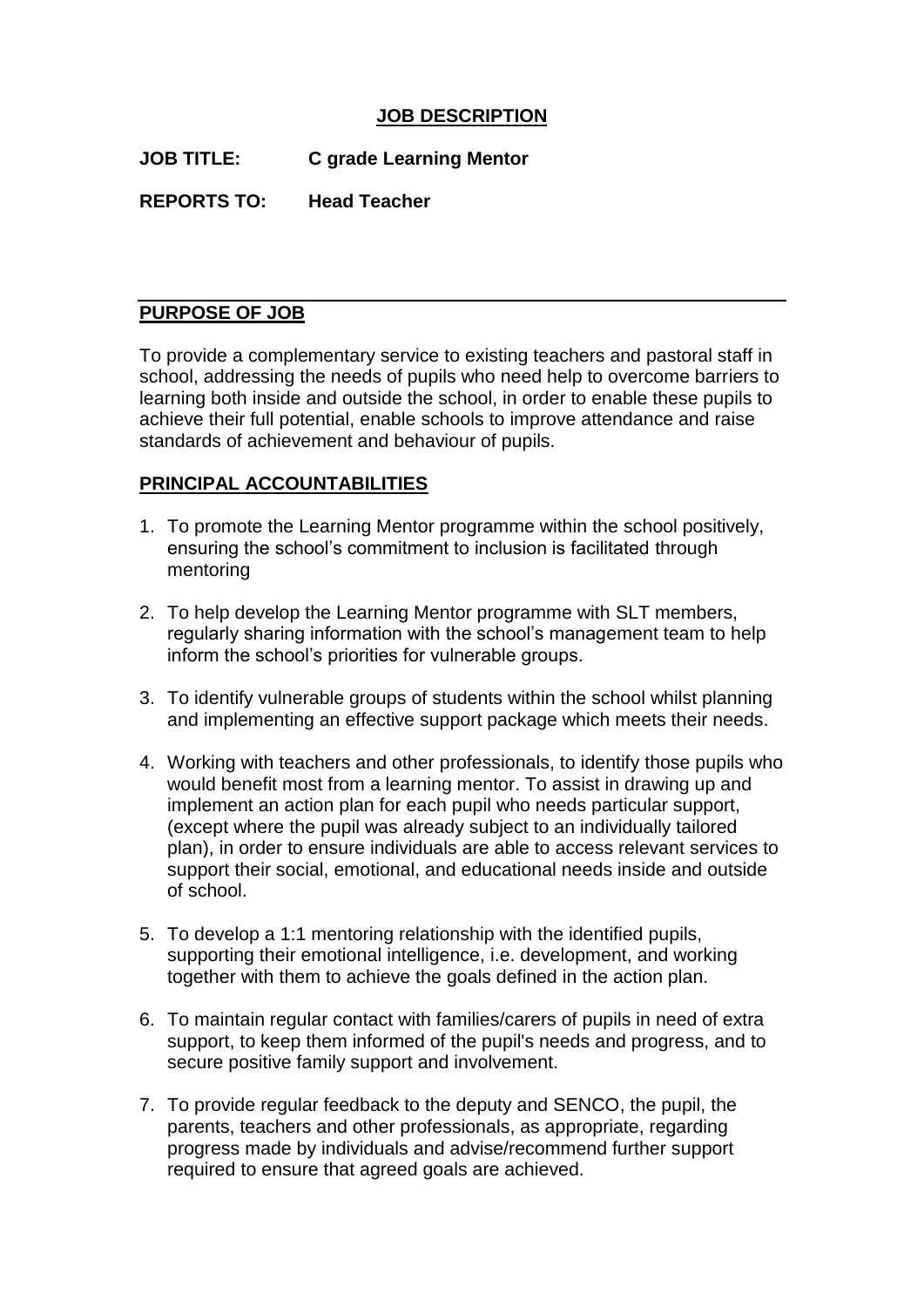- 8. With teaching and pastoral staff, to participate in the comprehensive assessment of all pupils entering or returning to school, to identify those who need extra help to overcome barriers to learning inside and outside school.
- 9. To have full knowledge and appreciation of the range of activities, courses, opportunities, organisations and individuals that could be drawn upon to provide extra support for pupils.
- 10.To network with other learning mentors and share best practice, attend training and other learning activities, as required
- 11.To help with presentations to school governors, SLT, whole school and other identified groups as directed.
- 12.To assist in the delivery of training for Child Protection/Safeguarding and behaviour management.
- 13.To support with supervision and intervention with key pupils at lunchtime/ breakfast clubs etc as directed.

#### General Accountabilities

- 1. To be prepared to implement the school's Equalities Policy at all levels appropriate to the job and at all times carry out his/her duties with due regard to the Equalities Policy.
- 2. To comply with the provisions of legislation relating to health and safety, and with the Schools' health and safety requirements, particularly with regard to agreed codes of practice and safe methods of working.
- 3. To undertake such other duties appropriate to the grade and character of the work as may be reasonably required.

You must be prepared to implement the Equalities Policy at a level appropriate to the job and must at all times carry out your duties with due regard to the Equalities Policy.

The list of duties in the job description should not be regarded as exclusive or exhaustive. There will be other duties and requirements associated with your job and, in addition, as a term of your employment you may be required to undertake various other duties as may reasonably be required.

Your duties will be as set out in the above job description but please note that the school reserves the right to update your job description, from time to time, to reflect changes in, or to, your job.

You will be consulted about any proposed changes.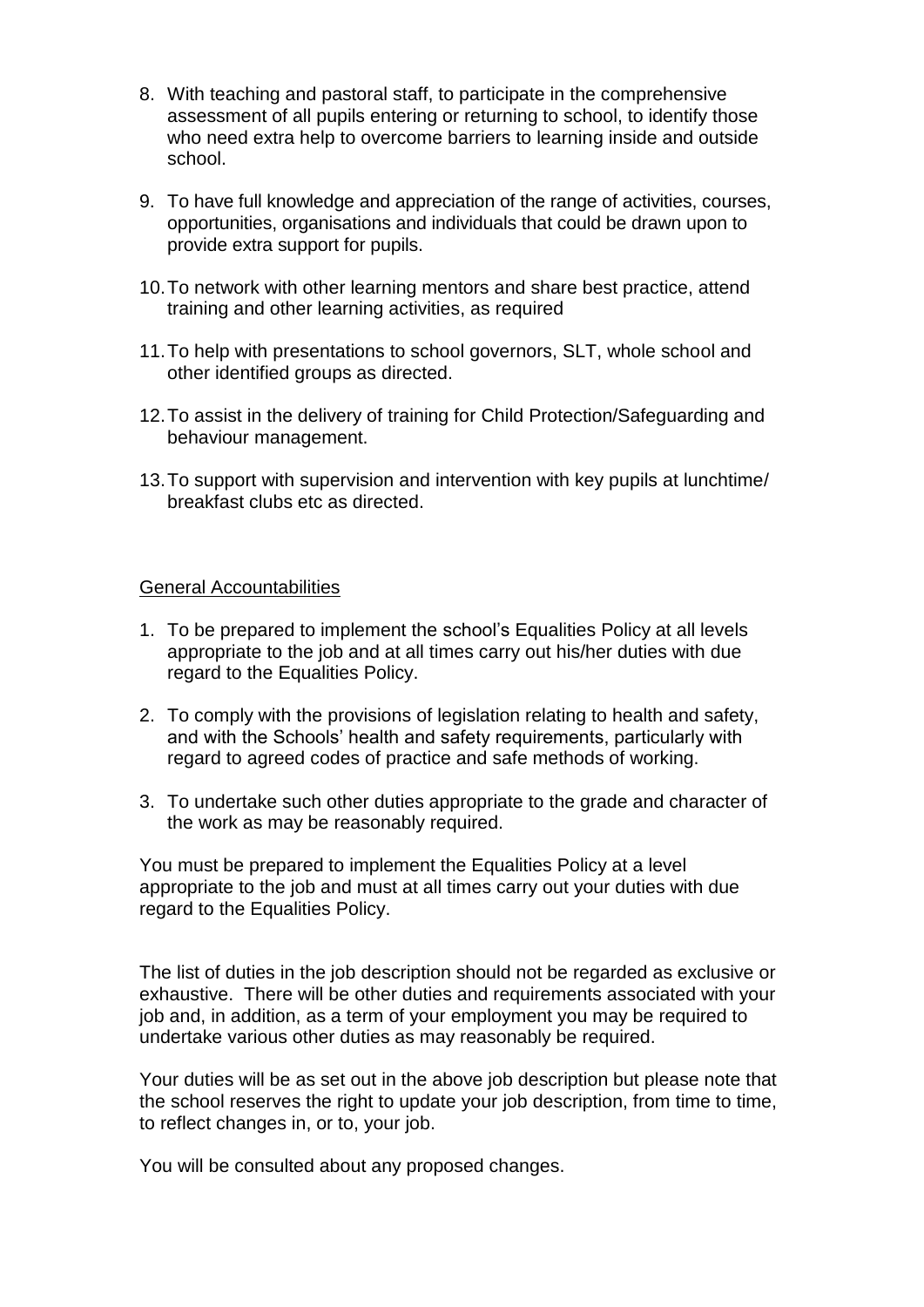# **BRIGHTON & HOVE CITY COUNCIL**

# PERSON SPECIFICATION

| <b>JOB TITLE:</b>  | <b>Learning Mentor</b>                     |
|--------------------|--------------------------------------------|
| <b>GRADE:</b>      | <b>C</b> Grade                             |
| <b>DEPARTMENT:</b> | <b>Children &amp; Young People's Trust</b> |
| <b>SECTION:</b>    |                                            |

| <b>Criteria</b>                                                            | <b>Essential Criteria</b>                                                                                                                                        |
|----------------------------------------------------------------------------|------------------------------------------------------------------------------------------------------------------------------------------------------------------|
| <b>Job Related</b><br>Education,<br><b>Qualifications</b><br>and Knowledge | NVQ 3 in a relevant area, e.g. teaching assistance, or<br>$\bullet$<br>equivalent qualification or experience in Primary Schools                                 |
|                                                                            | To have an understanding and knowledge of the Primary<br>$\bullet$<br>curriculum and principles                                                                  |
|                                                                            | Very good numeracy and literacy skills.                                                                                                                          |
|                                                                            | An understanding of principles of child development and<br>$\bullet$<br>learning processes and in particular, barriers to learning.                              |
|                                                                            | To have an understanding and knowledge of attachment<br>$\bullet$<br>difficulties                                                                                |
|                                                                            | History and commitment to enhancing professional practice<br>through CPD, such as Nurture Groups, triple P, family SEAL,<br>PSHE courses etc.                    |
| <b>Experience</b>                                                          | To have significant experience of working within Primary<br>$\bullet$<br>schools, including EYFS                                                                 |
|                                                                            | Significant and successful experience of working with and<br>$\bullet$<br>supporting families and children working as a Learning<br>Mentor or in a similar role. |
|                                                                            | Proven experience of working successfully with disaffected<br>$\bullet$<br>pupils, including those with challenging behaviour.                                   |
| <b>Skills &amp; Abilities</b>                                              | Ability to collaborate with colleagues in developing an<br>$\bullet$<br>effective pupil support programme.                                                       |
|                                                                            | Ability to develop and facilitate additional support for<br>$\bullet$<br>parents/carers such as parenting support groups.                                        |
|                                                                            | Ability to engage constructively with, and relate to, a wide<br>$\bullet$<br>range of young people and families/carers with different                            |